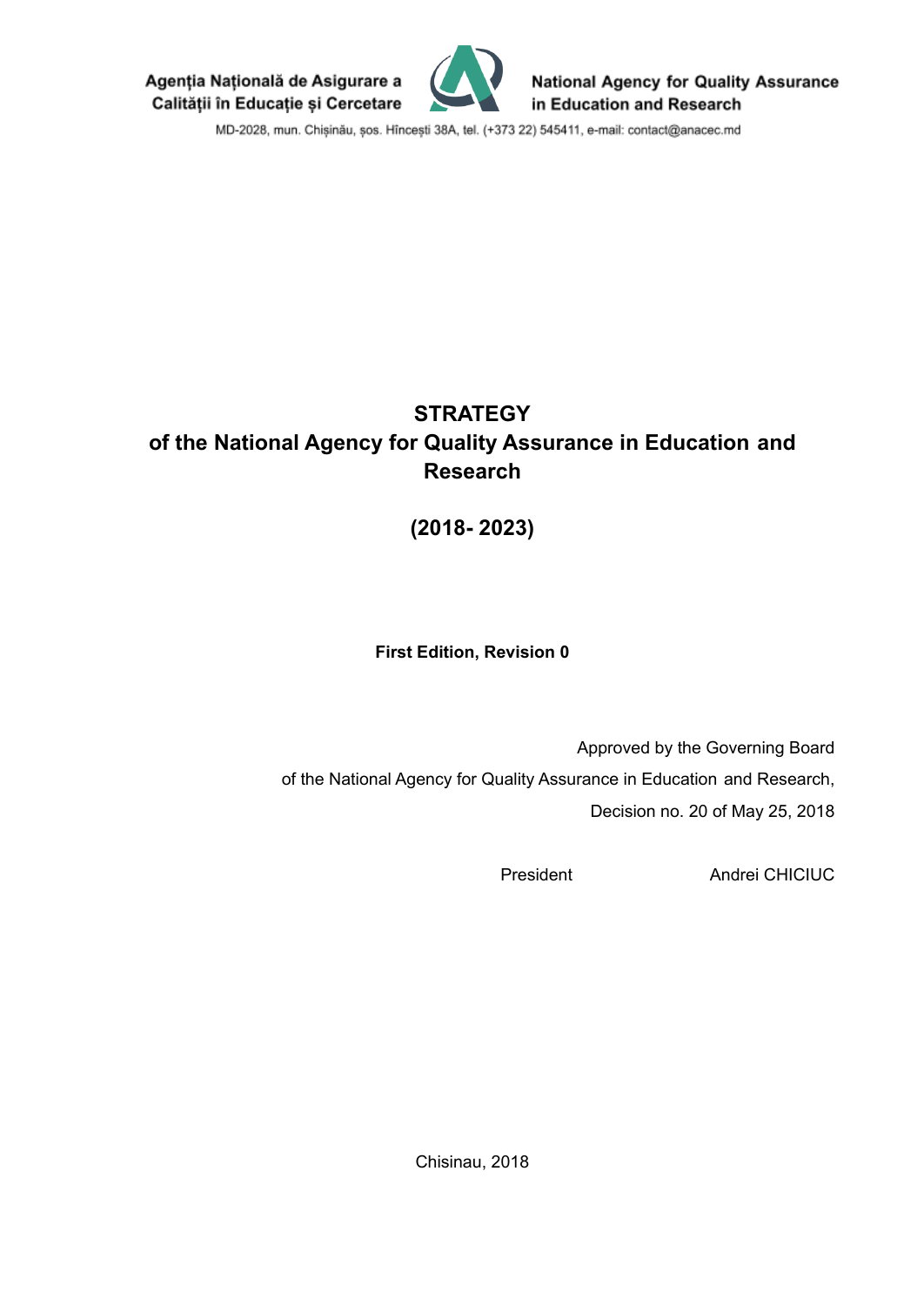

8

#### **I.Short historical background**

In the Republic of Moldova, between 1999 and 2002, there was an intense process of elaboration of normative documents and evaluation and accreditation tools in national education. As a coordinating entity of the external evaluation and accreditation process, the National Council for Academic Evaluation and Accreditation was established (in addition to the Government), which had the following tasks: a) institutional evaluation, b) evaluation of syllabuses and study programmes; c) evaluation of the scientific activity. After the liquidation of the mentioned structure, starting with 2002, the mission of the Council was taken over by the Department of evaluation and accreditation, a structure established within the Ministry of Education. During the activity period, the years 2002 - 2008, the Evaluation and Accreditation Department performed the following tasks: a) external evaluation and accreditation of educational institutions; b) institutional evaluation, c) evaluation of professional training programmes. In 2008, in addition to the Ministry of Education, a new Quality Assurance Agency was created to which new functions were assigned: evaluation of school results, external evaluation and accreditation of educational institutions, evaluation of continuous training programmes, and attestation of employees in the system. But that Agency was only concerned with the evaluation of school results in pre-university education.

In 2014, at the initiative of the Ministry of Education, in accordance with the amendments made in the Education Law, the establishment of the Interim Governing Board (hereinafter the Board) of the future National Agency for Quality Assurance in Professional Education (hereinafter ANACIP) was initiated, members of this Board being staff with teaching and scientific research functions in higher education and research-innovation institutions, including a student representative and a business representative. The Board was empowered, first of all, to elaborate a Regulation for the organization and operation of the above-mentioned structure, as well as other documents, starting with 2015, necessary to initialize the actual activity of ANACIP and ensure its operation.

In 2015, ANACIP, an autonomous public entity from an organizational point of view, started with activities dedicated to institutional evaluation and evaluation of study programmes in higher education and vocational education and training, as well as continuous professional training programmes.

In February 2018, by Government Decision no. 201, through the absorption by ANACIP of other two national level structures: the National Council for Attestation and Accreditation and the National School Inspectorate, the National Agency for Quality Assurance in Education and Research was established.

#### **II.ANACEC profile**

The National Agency for Quality Assurance in Education and Research (hereinafter ANACEC) is an administrative authority subordinated to the Ministry of Education, Culture and Research, with legal personality under public law, responsible for quality assurance in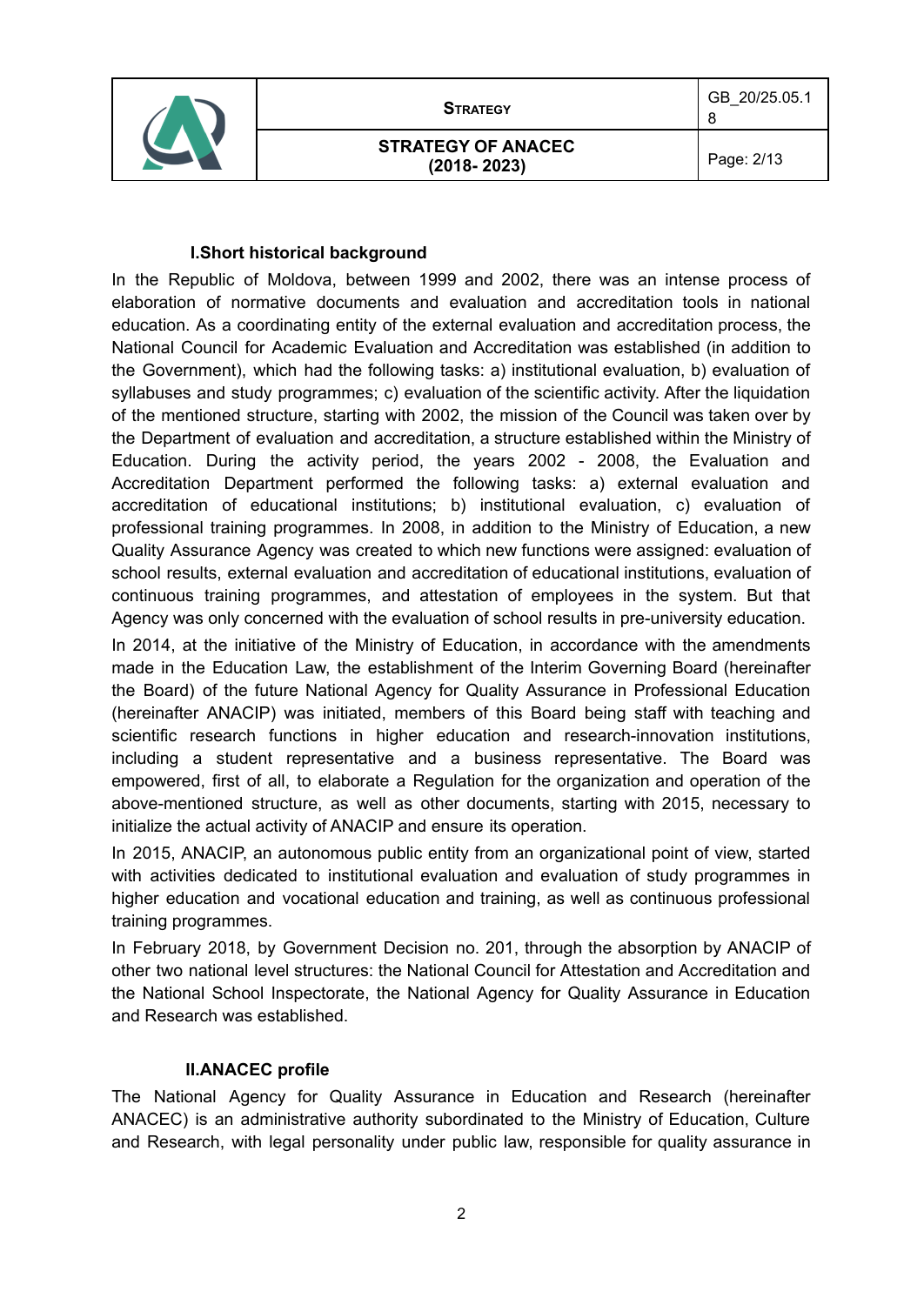

education and research. In its fields of activity, the Agency collaborates with central and local public authorities, as well as with international bodies.

#### **Agency's tasks:**

- quality assurance in general education;
- quality assurance in vocational education and training;
- quality assurance in higher education;
- evaluation of continuous professional training programmes;
- evaluation of organizations in the fields of research and innovation;
- evaluation of scientific and scientific-didactic staff.

#### **The Agency shall have the following rights:**

- to contribute to the improvement of the normative framework in its fields of competence;
- to request and receive in the manner established by the normative framework, from the central and local public authorities - information referring to its fields of competence, necessary for the performance of its own tasks;
- to set up councils, commissions, expert groups and other consultative platforms for the performance of the established tasks;
- to develop and participate in national and international projects;
- to apply for membership of various specialized international organizations;
- to cooperate with similar agencies in other countries in order to develop and implement effective measures to improve the quality of professional training programmes;
- to conclude, in the manner established by the normative framework, public procurement contracts;
- to train evaluators in their areas of competence;
- to delegate expert evaluators in external quality evaluation missions:
- to verify, at the end of the evaluation mission, the observance of the evaluation methodology applied by the expert evaluators;
- to exercise other rights based on the normative acts that regulate the relations in its fields of activity.

#### **III.Vision, mission, fundamental principles and values**

#### **Vision**

Recognition by society in general and, in particular, by general education, vocational education and training, higher education, continuous training institutions and organizations in the fields of research and innovation of the role of the Agency as an important player in promoting and ensuring quality in the system;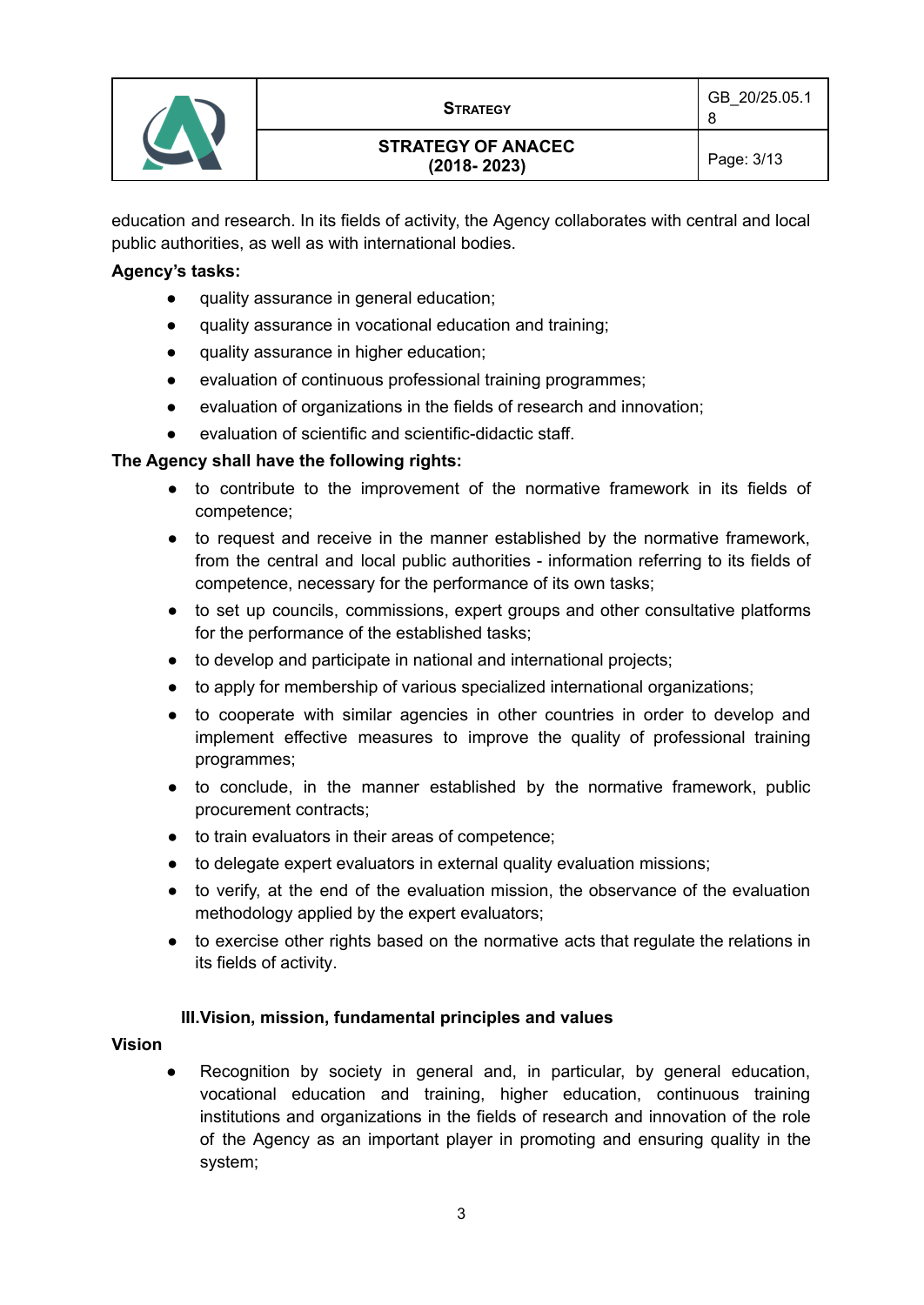

8

- Achieving the role of interlocutor between educational institutions of different levels, organizations in the fields of research and innovation, employers, public authorities in the Republic in its capacity as promoter of quality in education and research;
- Recognition of ANACEC at international and European level, including through registration in EQAR, to support the processes of internationalization in education.

#### **Mission**

ANACEC's mission is to implement state policies and contribute to the development oriented towards the best international standards in the areas of competence assigned by promoting the quality culture in pre-university education, vocational education and training, higher education and continuous training, as well as in research and innovation organizations.

#### **Fundamental principles and values:**

ANACEC, as a new institutional structure, promotes modern principles and approaches aimed, including, at changing the mind-set of all stakeholders involved and increasing the level of trust of society towards the Agency's activity, especially through the participation of co-opted experts and conducting peer evaluations.

The procedures applied, tested and used successfully in the European Education Area and the European Research Area, have been adapted to the realities of the Republic of Moldova, so as to produce a maximum impact in increasing the relevance and quality of external quality evaluation processes in education and research.

In its activity ANACEC promotes the following principles and values:

- Independence in its activity
- Public accountability
- Professionalism
- Integrity
- Transparency
- Adaptation and compatibility at European level
- Respect for university autonomy and the specifics of institutions of any level
- External evaluation based on trust
- Development-oriented external evaluation
- Promoting cooperation with educational institutions of different levels, with organizations in the fields of research and innovation, with national and international agencies and organizations with similar interests
- Efficiency and effectiveness through innovative management and consolidation of available resources

#### **IV.Aim, priorities and objectives**

**The aim** of the Agency is to boost the quality assurance of services provided by institutions in the field of education and research, thus contributing to the fulfilment of the requirements of society and the labour market in the training of competent staff.

#### **Strategic priorities:**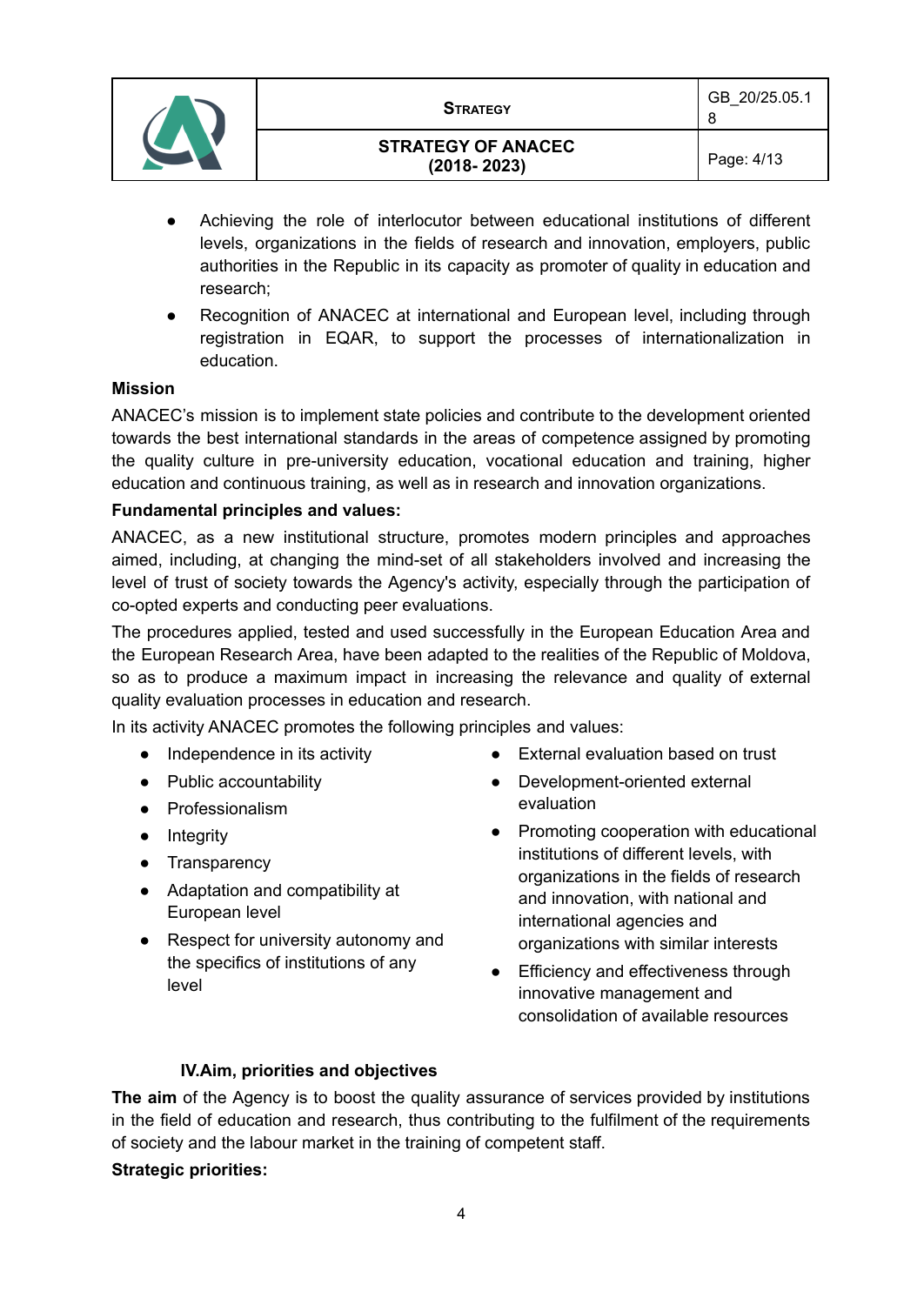

- the structural and qualitative compatibility of the national system of external evaluation of the quality of education and research with the standards and guidelines accepted in the European area on these dimensions;
- promoting principles, regulations and norms for ensuring unitary and comparable quality for each level of education in the Republic of Moldova;
- stimulating the increase of the level of responsibility of the institutions in the fields of education and research towards the quality of the services provided;
- developing and promoting a quality culture in general education, vocational education and training, higher education and continuous training, in research and innovation institutions;
- promoting the competitiveness of general education, vocational education and training, higher education and continuous training in the Republic of Moldova, of the field of research and innovation.

#### **Strategic objectives:**

- Promoting and ensuring quality in education and research through:
	- external evaluation of study programmes and the capacity of organizations providing general education, vocational education and training, higher education and continuous training based on national quality standards and standards / guidelines for quality assurance in the European Education Area;
	- organizing follow-up activities after evaluation;
	- assessing the capacity of organizations in the fields of research and innovation;
	- evaluation of scientific and scientific-didactic staff;
- Ensuring the sustainable development of the external quality evaluation system in education and research through:
	- development / improvement of the normative and methodological framework applied by ANACEC;
	- ensuring the involvement of beneficiaries (especially teaching staff / pupils / students and employers) in the process of external evaluation and quality assurance of education;
	- expanding and diversifying external quality evaluation services by capitalizing on the opportunities offered by information and communication technologies;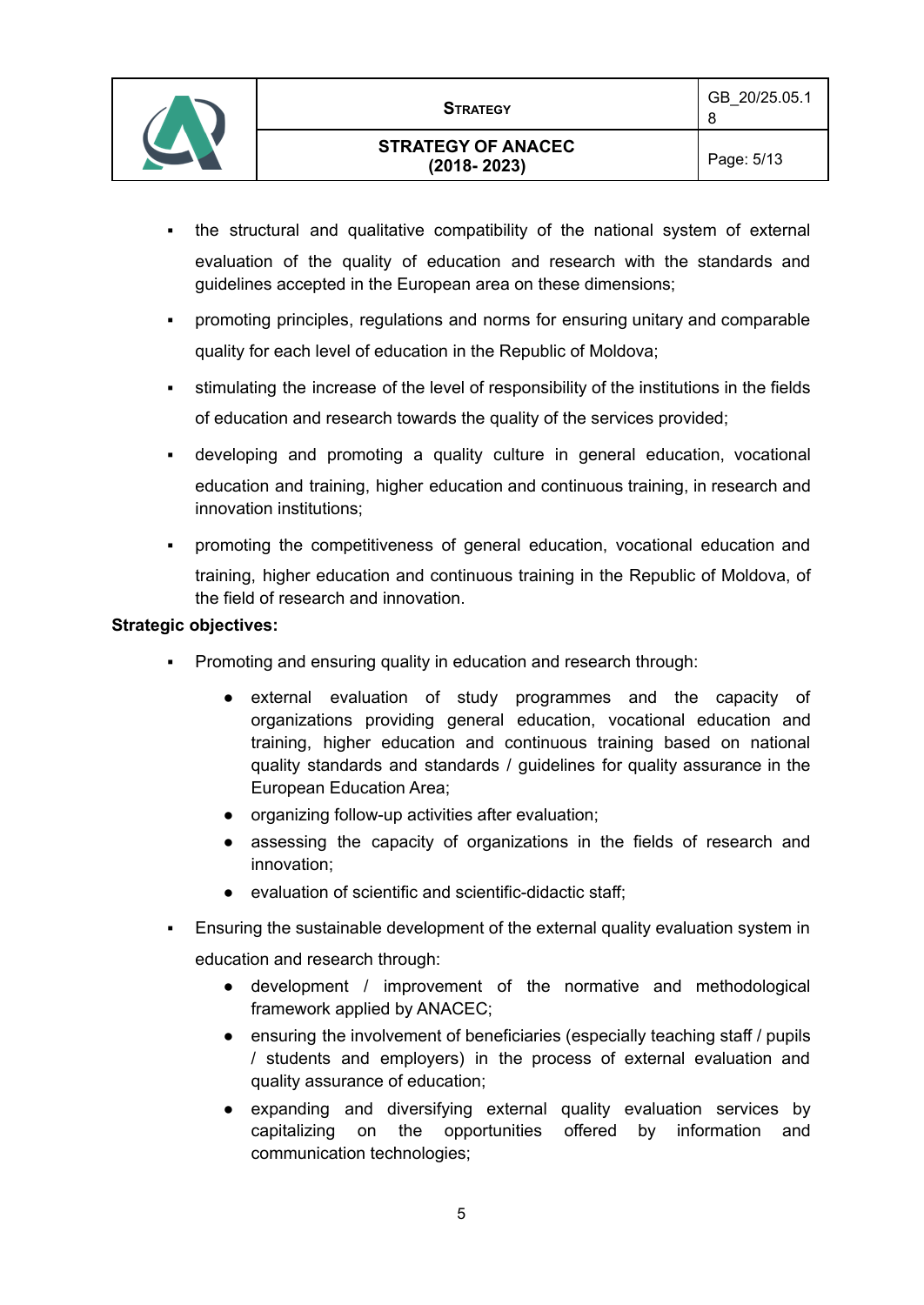

- development and diversification of the training system for expert evaluators;
- Capacity building of ANACEC as a structure responsible for quality assurance in education and research through:
	- elaboration and application of internal quality assurance procedures;
	- ensuring an efficient management of the Agency;
	- planning and systemic realization of continuous training for own staff;
	- extending the practices of involving ANACEC evaluators / staff in external evaluation missions organized by foreign Agencies;
- Achieving the recognition of the Agency at national and international level through:
	- increasing the efficiency of the national system of external quality evaluation in education and research;
	- ensuring access to information of public interest about the quality of general education, vocational education and training, higher education and continuous training, as well as the quality of organizations in the fields of research and innovation in the Republic of Moldova;
	- elaboration and publication of thematic studies based on the results of the evaluations performed;
	- application for international external evaluation by ENQA, with the request for subsequent registration in EQAR.

#### **V.Directions for actions to operationalize the implementation of the Strategy**

- *a) Organizational*
	- **Elaboration / development / maintenance of the website [www.anace.md](http://www.anace.md).**
	- Elaboration / maintenance / completion of the Register of expert evaluators by levels of education / fields.
	- Capacity building of the entity (human resources, materials, etc.).
	- Organizing the activity of the Governing Board, profile committees, expert panels and external evaluation panels.
- *b) Elaboration / development / updating of the normative framework*
	- Completion / improvement of the methodological framework on the dimension of quality assurance in higher education, vocational education and training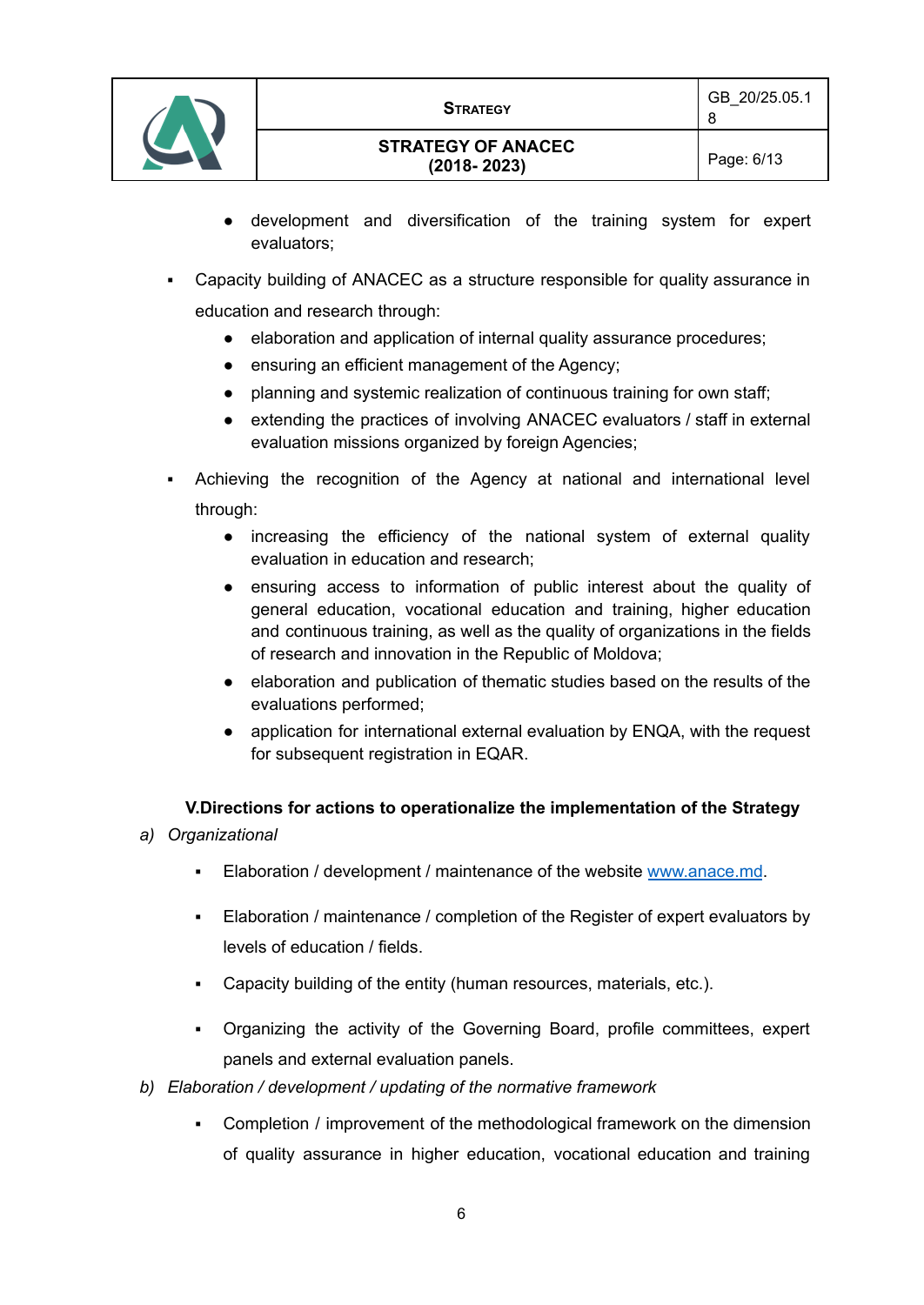



and continuous training, applied by the Agency, in accordance with the recommendations formulated at European level.

- Development and implementation of the methodological framework for external evaluation at the level of general education.
- Elaboration / implementation of the methodological framework for external evaluation in the field of research and innovation.
- *c) External quality evaluation*
	- Organizing, coordinating and monitoring the process of external quality evaluation of higher education, vocational education and training and continuous training study programmes / institutions.
	- Starting the process of external evaluation of general education institutions and management staff in general education.
	- Complex evaluation of the capacities of organizations in the fields of research and innovation.
	- Evaluation of the scientific and scientific-didactic staff.
- *d) Internal quality assurance*
	- Development and application of internal quality assurance procedures;
	- Organizing / monitoring the process of establishing the activity objectives, the performance indicators for the employed civil servants and the organization / development of the periodical evaluation process of their professional performances.
	- Regular collection of feedback to determine the level of satisfaction of target groups involved in the external quality evaluation process.
	- Elaboration / application of questionnaires to evaluate the level of employee satisfaction regarding the working conditions.
	- Extending the practices of co-optation and involvement of foreign experts in external evaluations of study programmes / provider institutions, based on on-going partnerships with quality assurance Agencies.
- *e) Follow-up activities*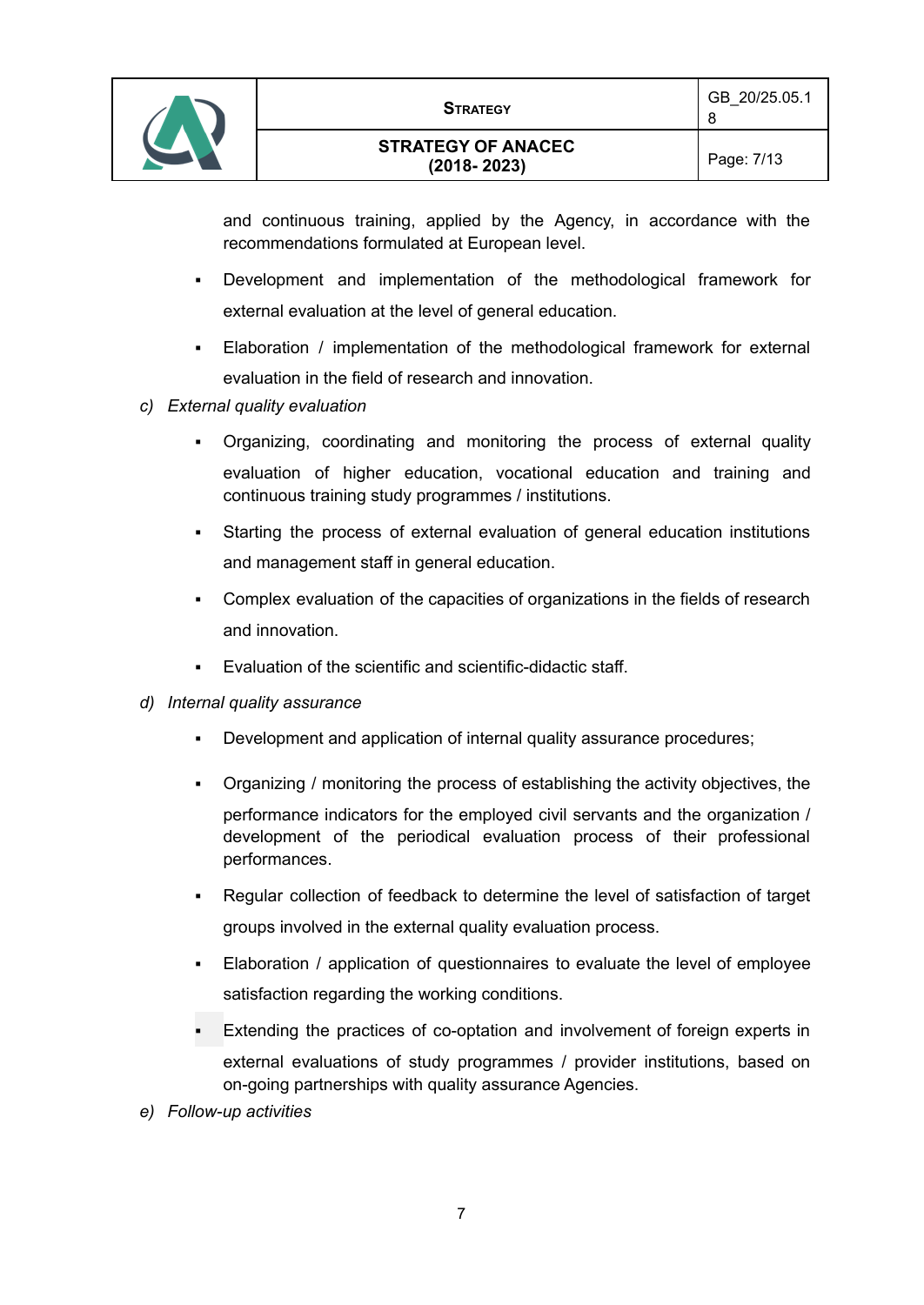

- Organizing and carrying out the post-evaluation monitoring of higher education, vocational education and training and continuous training study programmes / institutions.
- Elaboration and publication of thematic studies based on the results of external evaluations.
- *f) Capacity building of the human resources*
	- Ensuring continuous professional training opportunities for the entity's employees.
	- Organizing the continuous training of co-opted experts for external quality evaluation missions.
- *g) Collaboration at national and international level*
	- Development of partnerships at national level in order to promote quality in education and research.
	- Development of collaboration relations at European and international level on the dimension of quality assurance.
	- Capacity building of the Agency's expert evaluators in order to involve them in the evaluations carried out by the partner Quality Assurance Agencies of ANACEC.
	- Identifying and capitalizing on opportunities within the EU: projects, programmes, funds, initiatives.
	- Initiation of actions to request the external evaluation of ANACEC by ENQA (European Association for Quality Assurance in Higher Education), with subsequent registration in EQAR
- *h) Ensuring transparency of the Agency's activity*
	- Publication on the ANACEC website of public information (normative and methodological framework in the field of applied quality assurance, activity plans, activity reports, external evaluation reports, studies, decisions of the Governing Board, registers of experts, etc.).
	- Ensuring the visibility of the Agency at national and European / international level.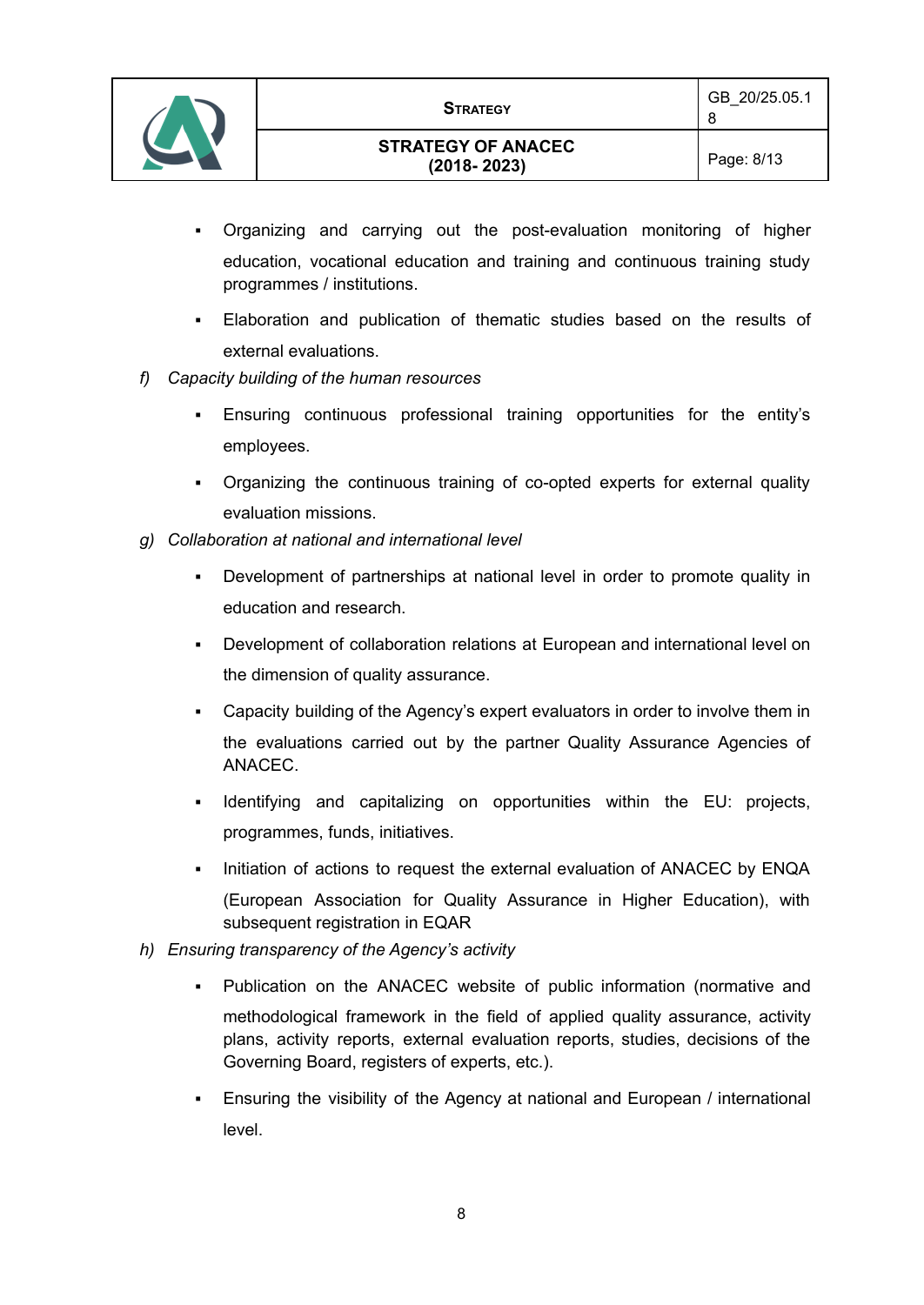

# **VI.Institutional management policy**

In achieving institutional management, the management team of ANACEC promotes the quality policy through:

- Continuous improvement of the services provided in the assigned field of activity in accordance with the expectations of all stakeholders.
- Development of the internal quality assurance system by elaborating / applying and monitoring a set of internal procedures.
- Strengthening the quality culture within the entity, but also of all the structures that work within the Agency (Governing Board, profile committees, expert panels, external evaluation panels).
- Promoting and respecting the ethical principles and general values of the Agency in all activities organized and carried out.
- Creating and maintaining in the organization a collegial environment, based on respect, constructive communication with the consultation of opinions and the promotion of consolidated decisions.
- Developing and stimulating a sense of responsibility and initiative by ensuring participation, delegation of rights and responsibilities.
- Creating the conditions and motivating the employees for self-improvement and continuous professional development in order to carry out efficiently and creatively the tasks of the Agency.
- Taking permanent actions to consolidate the entity's resources and their responsible use.
- Development and promotion of ANACEC image at national and European level.

# **VII.Procedures for approving and updating the Strategy**

- The strategy is approved by the decision of the Governing Board of ANACEC for a period of 4 years - term of office of the Governing Board.
- The Strategy of ANACEC is a public document and is placed on the official website of the Agency.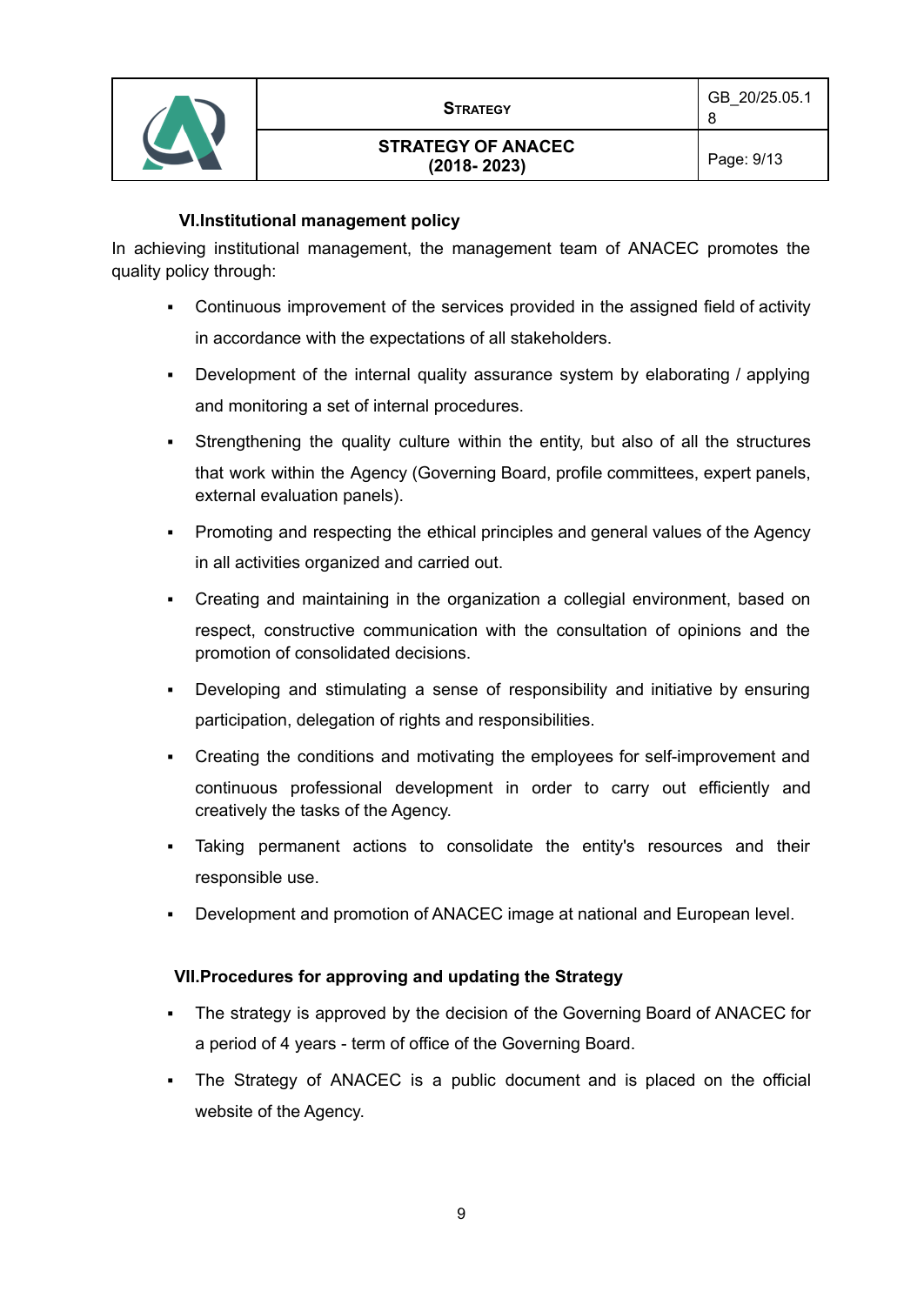

8

- The Strategy is updated / completed periodically, depending on the need, as a result of monitoring the level of achievement, but also taking into account the developments in the field of competence internally and externally.
- Modifications / completions in the content of the Strategy are examined and approved by the Governing Board.

# **VIII.Implementation, monitoring and evaluation procedures**

- The Strategy of ANACEC is implemented based on the ANACEC activity plans, elaborated annually by the Agency's management team, based on the Activity Plans of the subdivisions within the entity. The annual activity plans are approved by the President of ANACEC.
- The Agency's annual activity plans are public documents and are accessible to the general public on the Agency's official website.
- The responsibility for the implementation of the Strategy of ANACEC and the activity plans rests with the employees of the entity and the structures that work within the Agency (Governing Board, profile committees, expert panels, external evaluation panels, etc.).
- The monitoring of the implementation process of the Strategy of ANACEC is performed permanently and continuously by monitoring the realization of the annual activity plans of the entity.
- The evaluation of the implementation process of the Strategy of ANACEC is done

from a quantitative point of view, but also qualitatively, in the process of elaborating the annual activity reports of ANACEC by performing a retrospective analysis of all the results obtained on all activity directions of the Agency.

ANACEC's annual activity reports are public documents and are accessible to the general public on the Agency's official website.

#### **IX.Target groups:**

- Internal:
	- Agency's staff;
	- members of the Governing Board, profile committees, expert panels, external evaluation panels.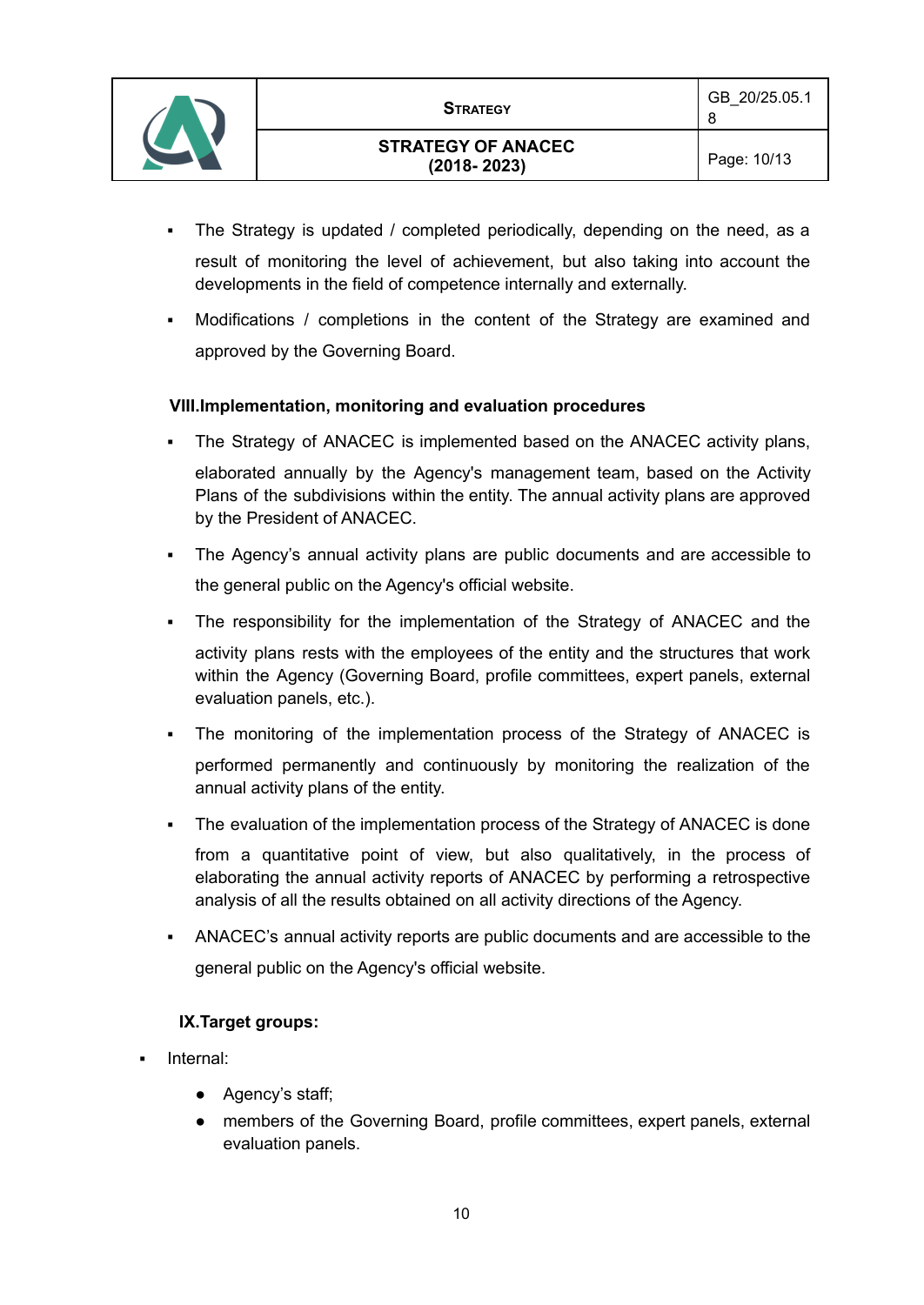

- External:
	- educational institutions of different levels / educational service providers / institutions in the field of research and innovation;
	- national and international partners;
	- Ministry of Education, Culture and Research / relevant ministries;
	- teaching staff / pupils / students / trainees;
	- employers.

# **X.Possible risks in the process of implementing the Strategy:**

- 1. Frequent restructuring causing instability and lack of continuity in the Agency's work;
- 2. Changing the status of the Agency, including the level of autonomy and independence, with all possible consequences;
- 3. Limited level of organizational and operational independence;
- 4. Structural and content reforms carried out by state bodies without consulting the Agency;
- 5. Allocation of responsibilities inappropriate to the entity's mission;
- 6. Allocation of new responsibilities without adequate capacity building (human resources, materials, etc.) of the Agency.

| No. | Directions of activity                                                        | <b>Indicators</b>                  | <b>Deadlines</b> |  |  |
|-----|-------------------------------------------------------------------------------|------------------------------------|------------------|--|--|
|     | Strategic objective: Promoting and ensuring quality in education and research |                                    |                  |  |  |
| 1.  | External evaluation of general                                                | No. of evaluated programmes /      | According to the |  |  |
|     | education, vocational education                                               | institutions                       | evaluation       |  |  |
|     | and training, higher education                                                | No. of decisions approved by       | schedule / MECR  |  |  |
|     | and continuous training study                                                 | the GB / no. of ANACEC orders      | decisions        |  |  |
|     | programmes / institutions                                                     |                                    |                  |  |  |
| 2.  | Organizing post-evaluation                                                    | No. of institutions subject to the | At the           |  |  |
|     | follow-up activities                                                          | post-evaluation monitoring         | re-evaluation    |  |  |
|     |                                                                               | process                            | stage            |  |  |
| 3.  | Initiating and conducting<br>the                                              | No. of evaluated institutions      | On completion of |  |  |
|     | evaluation of the capacity of                                                 |                                    | the regulatory   |  |  |
|     | organizations in the fields of                                                |                                    | framework        |  |  |
|     | research and innovation                                                       |                                    | According to the |  |  |
|     |                                                                               |                                    | evaluation       |  |  |
|     |                                                                               |                                    | schedule         |  |  |

# **ANACEC's strategic plan (2018-2023)**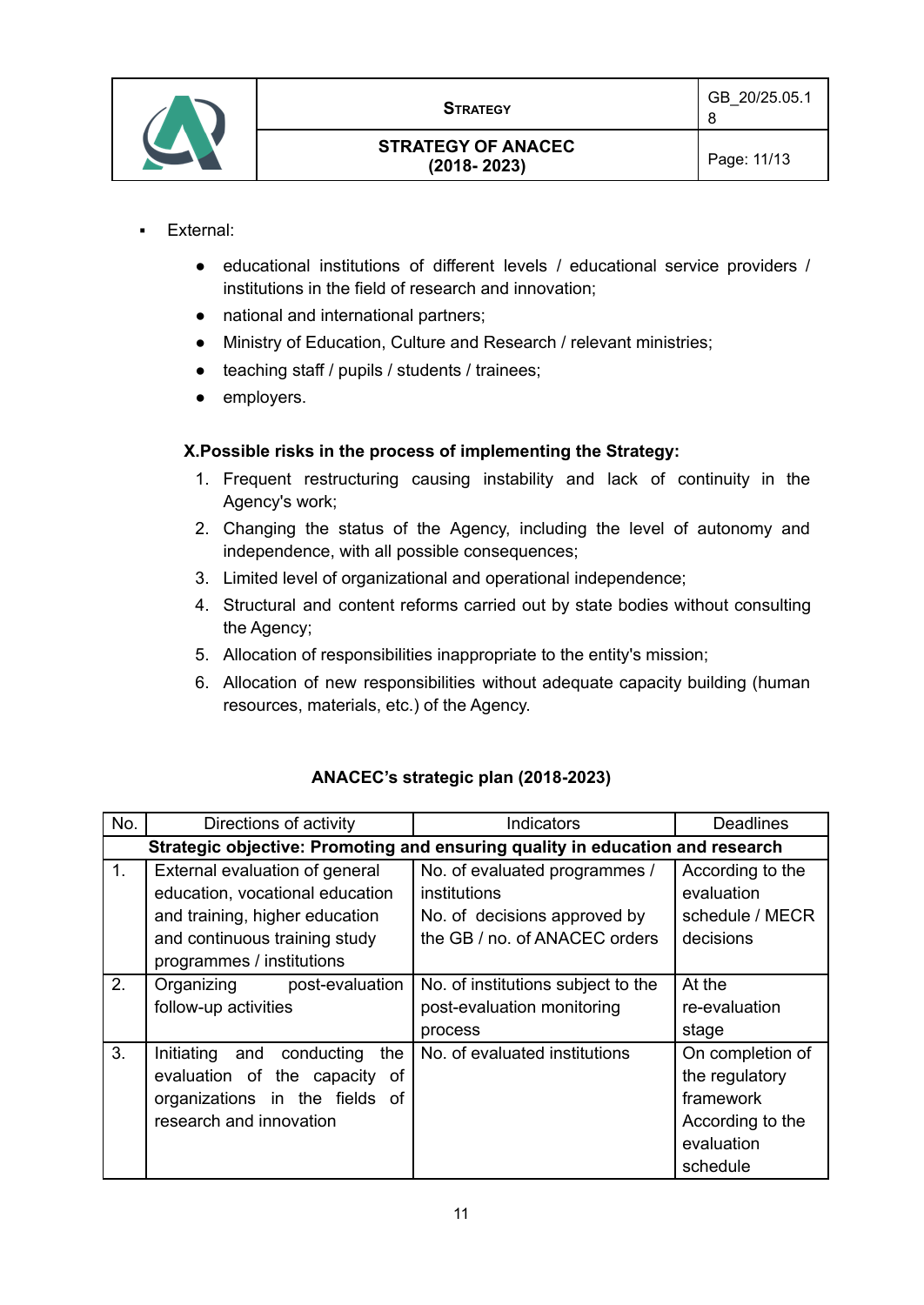

| 4.                                          | Evaluation<br>of<br>scientific<br>and                                                   | No. of scientific and               | Upon request     |  |  |
|---------------------------------------------|-----------------------------------------------------------------------------------------|-------------------------------------|------------------|--|--|
|                                             | scientific-didactic staff                                                               | scientific-didactic staff evaluated |                  |  |  |
|                                             | Strategic objective: Ensuring the sustainable development of the external quality       |                                     |                  |  |  |
| evaluation system in education and research |                                                                                         |                                     |                  |  |  |
| 1.                                          | Development / improvement of   No. of normative /                                       |                                     | If necessary     |  |  |
|                                             | normative<br>the<br>and                                                                 | methodological documents            |                  |  |  |
|                                             | methodological<br>framework                                                             | elaborated / approved / applied     |                  |  |  |
|                                             | applied by ANACEC                                                                       |                                     |                  |  |  |
| 2.                                          | Ensuring the involvement of                                                             | No. of existing normative           | Systematically   |  |  |
|                                             | $\overline{1}$<br>stakeholders<br>beneficiaries                                         | provisions in this respect          |                  |  |  |
|                                             | (especially teaching-staff / pupils                                                     | No./type of activities performed    |                  |  |  |
|                                             | / students and employers) in the                                                        | No. of categories of                |                  |  |  |
|                                             | process of external evaluation                                                          | stakeholders involved               |                  |  |  |
|                                             | quality<br>and<br>assurance<br>in.                                                      |                                     |                  |  |  |
|                                             | education                                                                               |                                     |                  |  |  |
| 3.                                          | Expanding and<br>diversifying                                                           | No. of existing normative           | On-going         |  |  |
|                                             | external<br>quality<br>evaluation                                                       | provisions in this respect          |                  |  |  |
|                                             | services by capitalizing on the                                                         | No./type of activities performed    |                  |  |  |
|                                             | opportunities<br>offered<br>by                                                          |                                     |                  |  |  |
|                                             | information and communication                                                           |                                     |                  |  |  |
|                                             | technologies                                                                            |                                     |                  |  |  |
| 4.                                          | Development and diversification                                                         | No. of trained people               | Permanently      |  |  |
|                                             | of the training system for expert                                                       | Type of training activities         |                  |  |  |
|                                             | evaluators                                                                              |                                     |                  |  |  |
|                                             | Strategic objective: Capacity building of ANACEC as a structure responsible for quality |                                     |                  |  |  |
|                                             |                                                                                         | assurance in education              |                  |  |  |
| 1.                                          | Development and application of   No. of procedures elaborated /                         |                                     | Permanently      |  |  |
|                                             | internal<br>quality<br>assurance                                                        | applied                             |                  |  |  |
|                                             | procedures                                                                              |                                     |                  |  |  |
| 2.                                          | efficient  <br>Ensuring<br>an                                                           | Activities performed                | Periodically     |  |  |
|                                             | management of the Agency                                                                | Feedback questionnaires             |                  |  |  |
|                                             |                                                                                         | applied                             |                  |  |  |
|                                             |                                                                                         | Level of employee satisfaction      |                  |  |  |
| 3.                                          | Systemic<br>planning<br>and                                                             | Questionnaires to identify          | According to the |  |  |
|                                             | implementation<br>of<br>in-service                                                      | applied training needs              | annual plans for |  |  |
|                                             |                                                                                         |                                     |                  |  |  |
|                                             | training for staff                                                                      | Annual in-service training plans    | staff continuous |  |  |
|                                             |                                                                                         | developed                           | training         |  |  |
|                                             |                                                                                         | No. of trained people               |                  |  |  |
|                                             |                                                                                         | Type of training activities         |                  |  |  |
| 4.                                          | Extending<br>the<br>practices<br>оf                                                     | No. of signed partnerships          | On-going         |  |  |
|                                             | involving ANACEC evaluators /<br>employees in external evaluation                       | No. of co-opted persons             |                  |  |  |